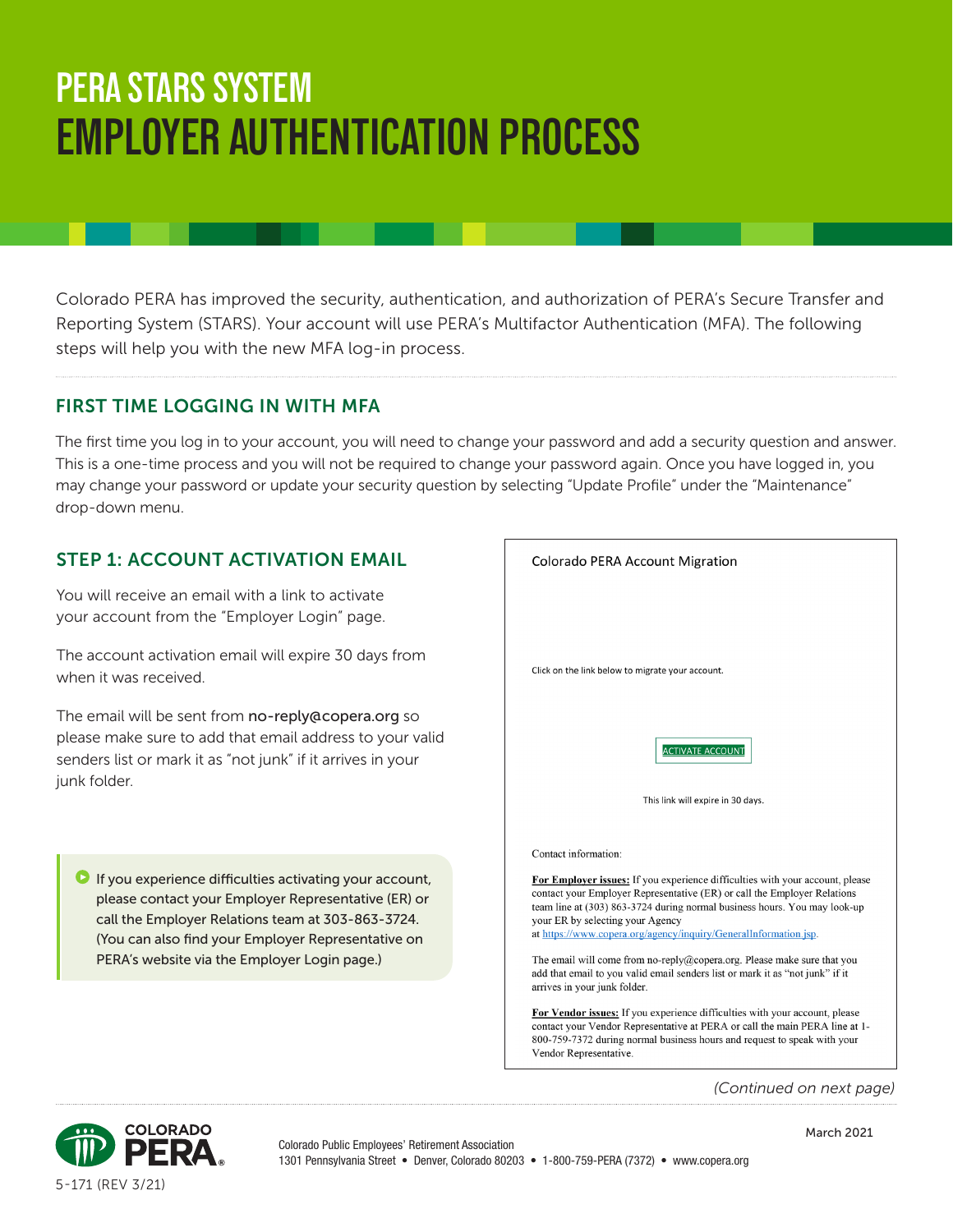## STEP 2: LOG IN FROM ACTIVATION EMAIL

Click on "Activate Account" within the email. This link will take you to the "Employer Login" screen.

Enter your User ID and click "Continue."

*Note:* If you forgot your User ID, click "Forgot User ID" at the bottom of the "Employer Login" box for assistance.

## STEP 3: VERIFY YOUR ACCOUNT ACCESS

After you have entered your User ID, you will be asked to verify your account.

Confirm the email address displayed is accurate and click "Send Me The Code."

## STEP 4: CONFIRM YOUR EMAIL ACCOUNT

Check your email inbox for an email from PERA with an authorization code. If you do not see the email, be sure to check your junk folder. (This email will also be sent from no-reply@copera.org. If you have not already, please make sure to add it to your valid senders list or mark it as "not junk" if it arrives in your junk folder.)

You will see a six-digit MFA code within the email. This is the code you will use to authenticate your login request.

| Click on the link below to migrate your account.             |  |  |  |
|--------------------------------------------------------------|--|--|--|
| <b>ACTIVATE ACCOUNT</b><br>This link will expire in 30 days. |  |  |  |
| COLORADO<br>$\cdots$<br>ERA                                  |  |  |  |
| <b>Colorado PERA Employer Login</b>                          |  |  |  |
| User ID                                                      |  |  |  |
|                                                              |  |  |  |
| <b>CONTINUE</b>                                              |  |  |  |
| Forgot User ID                                               |  |  |  |
| <b>COLORADO</b>                                              |  |  |  |
| PERA.                                                        |  |  |  |
| <b>Verify With Email Authentication</b>                      |  |  |  |

SEND ME THE CODE SIGN OUT Action Required: Confirm your email address Hi [Employer Name], You are receiving this email to confirm this email address for your Colorado PERA account. Please use the following one-time code to verify your email address 306044

Send a verification code to d...y@copera.org

Contact information:

For Employer issues: If you believe you have received this email in error, please contact your Employer Representative (ER) or call the Employer Relations team line at (303) 863-3724 during normal business hours. You may look-up your ER by selecting your Agency at https://www.copera.org/agency/inquiry/GeneralInformation.jsp

The email will come from no-reply@copera.org. Please make sure that you add that email to you valid email senders list or mark it as "not junk" if it arrives in your junk folder.

For Vendor issues: If you believe you have received this email in error, please contact your Vendor Representative at PERA or call the main PERA line at 1-800-759-7372 during normal business hours and request to speak with your Vendor Representative.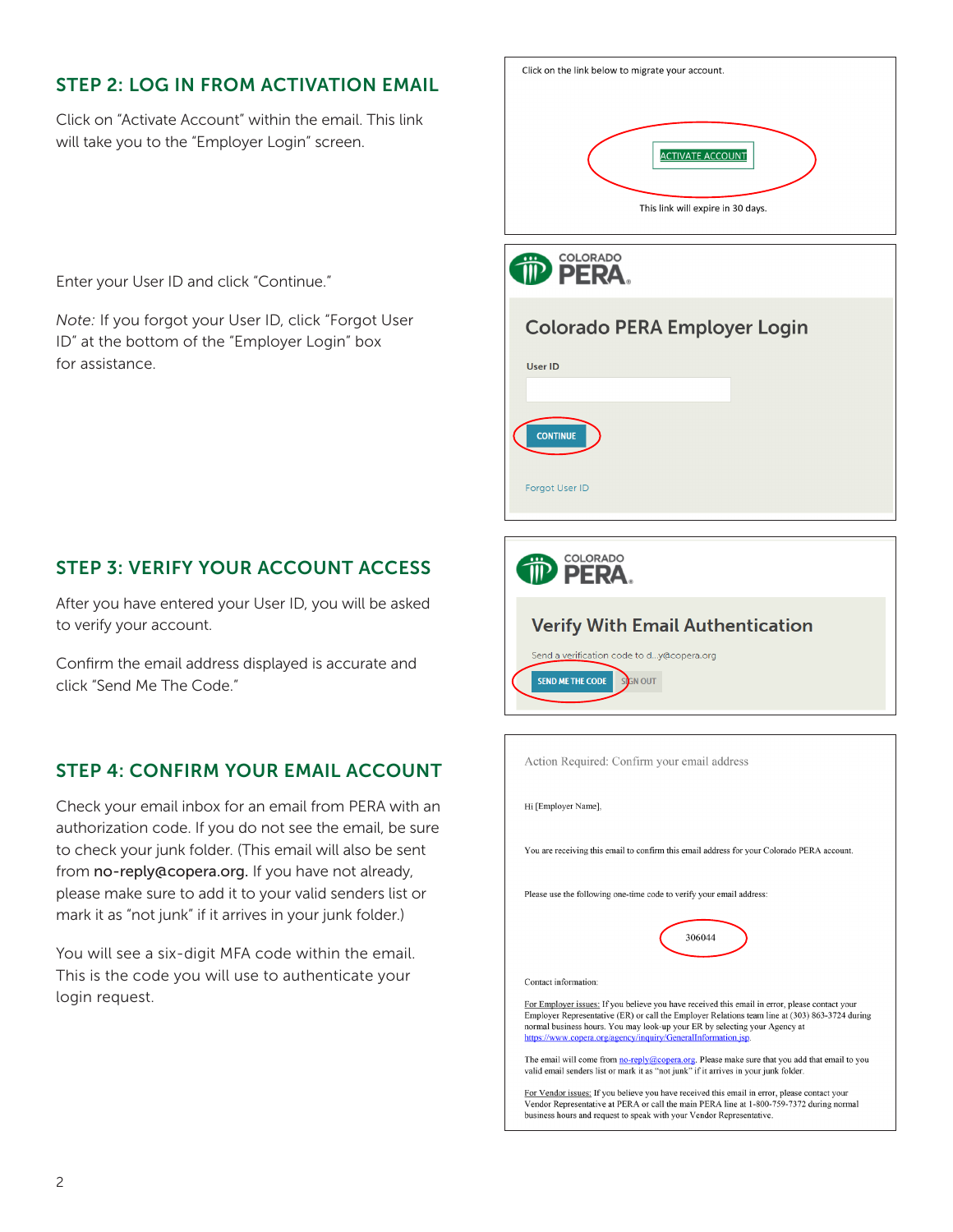#### STEP 5: ENTER VERIFICATION CODE

Copy the code and paste it into the "Verification Code" box and click "OK."

*Note:* The next time you log in after your account is set up, your "Verify With Email Authentication" screen will have a "Remember My Device" check box. If you check that box, you will not get another MFA challenge code for the following 16 hours, as long as you log in from the same device.

## STEP 6: SET UP SECURITY QUESTION

Setting up your security question is a one-time step. The answer to your security question will be used if you choose to change your password in the future. Use the drop-down to select a question from the list, enter your answer, and click "Continue."

*Note:* Your answer cannot contain any part of the question or you will receive an error message and need to re-enter your answer.

Once you have received the email confirming your security question (as shown at the right), you have been enrolled in the MFA process.

| <u></u>  | <b>COLORADO</b><br>III <sup>D</sup> PERA                                                                                                                                                                                          |
|----------|-----------------------------------------------------------------------------------------------------------------------------------------------------------------------------------------------------------------------------------|
| OK       | <b>Verify With Email Authentication</b><br>An email containing a verification code was sent to dy@copera.org.<br>Verification Code*<br><b>BACK</b>                                                                                |
|          | COLORADO<br>PFRA.                                                                                                                                                                                                                 |
| OK       | <b>Verify With Email Authentication</b><br>An email containing a verification code was sent to l I@copera.org.<br>Verification Code*<br><b>Remember My Device</b><br><b>BACK</b>                                                  |
|          | <b>COLORADO</b><br>FRA                                                                                                                                                                                                            |
| Answer:* | Please select a security question:*<br>What is the food you least liked as a child?                                                                                                                                               |
|          | Show<br><b>CONTINUE</b><br>SIGN-OUT                                                                                                                                                                                               |
|          | Hi [Employer Name],                                                                                                                                                                                                               |
|          | A new verification method has been added to your Colorado PERA online account. This means<br>you now have an additional way to verify your identity when you log in to your PERA account<br>which helps keep your account secure. |

Details

Security Question Tuesday, March 16, 2021 Performed by: [Employer Name]